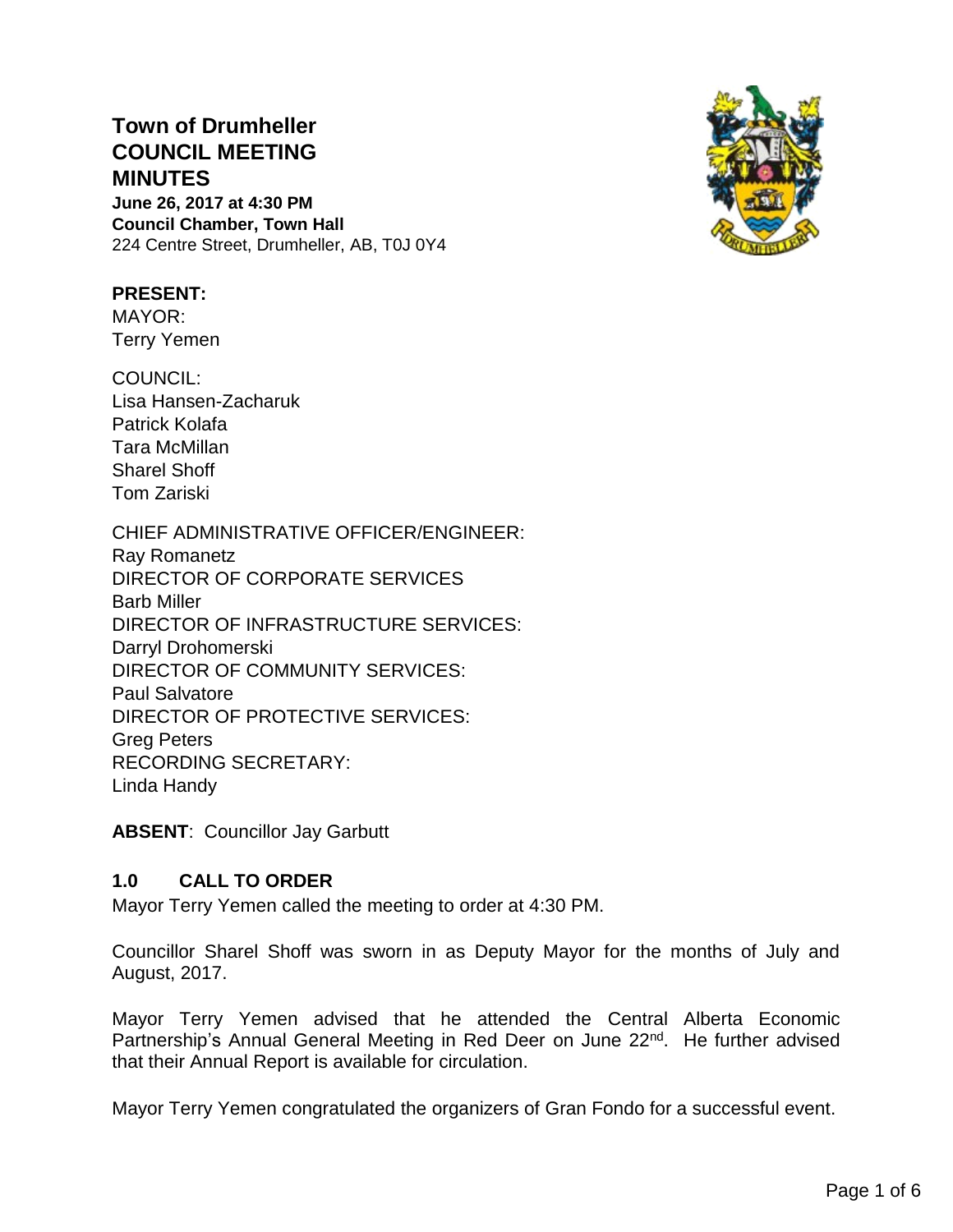Regular Council Meeting Minutes June 26, 2017

Councillor Tara McMillan thanked Councillor Tom Zariski for all his hard work on the Passion Play Golf Tournament.

### **2.0 MAYOR'S OPENING REMARK**

#### **3.0 PUBLIC HEARING**

#### **4.0 ADOPTION OF AGENDA**

**MO2017.78** Kolafa, Hansen-Zacharuk moved to adopt the agenda as presented. Carried unanimously.

#### **5.0 MINUTES**

#### **5.1. ADOPTION OF REGULAR COUNCIL MEETING MINUTES**

5.1.1 Regular Council Meeting Minutes of June 12, 2017

**MO2017.79** Zariski, Shoff moved to adopt the Regular Council Meeting Minutes of June 12, 2017 as presented. Carried unanimously.

### **5.2. MINUTES OF MEETING PRESENTED FOR INFORMATION**

- **5.3. BUSINESS ARISING FROM THE MINUTES**
- **6.0 DELEGATIONS**
- **7.0 COMMITTEE OF THE WHOLE RECOMMENDATIONS**

#### **8.0 REQUEST FOR DECISION REPORTS**

#### **8.1 CAO**

#### **8.1.1 Bylaw 04.17 being a bylaw to incur indebtedness by the issuance of debenture(s) in the amount of \$497,400 for the purpose of Flood Mitigation in Central Drumheller through berm enhancement and construction**

R. Romanetz presented Bylaw 04.17 which proposes borrowing to raise our portion of the costs for flood mitigation in Central Drumheller. He explained that Drumheller received grant approval one year ago and since that time, Drumheller has had ongoing discussions with the Province and Federal governments on cost sharing and ownership of the dykes. If Council passes all three readings it does not commit Council to borrowing the money; it does however ensure that the borrowing option is in place and the dollars can be accessed immediately. Under the Municipal Government Act, there is a requirement for public notice through advertising of the bylaw. Although, a further grant program from the Federal government may be available down the road, at this time there are no further dollars to help offset the flood mitigation costs. He further noted that the main point being negotiated with the Province is transferring the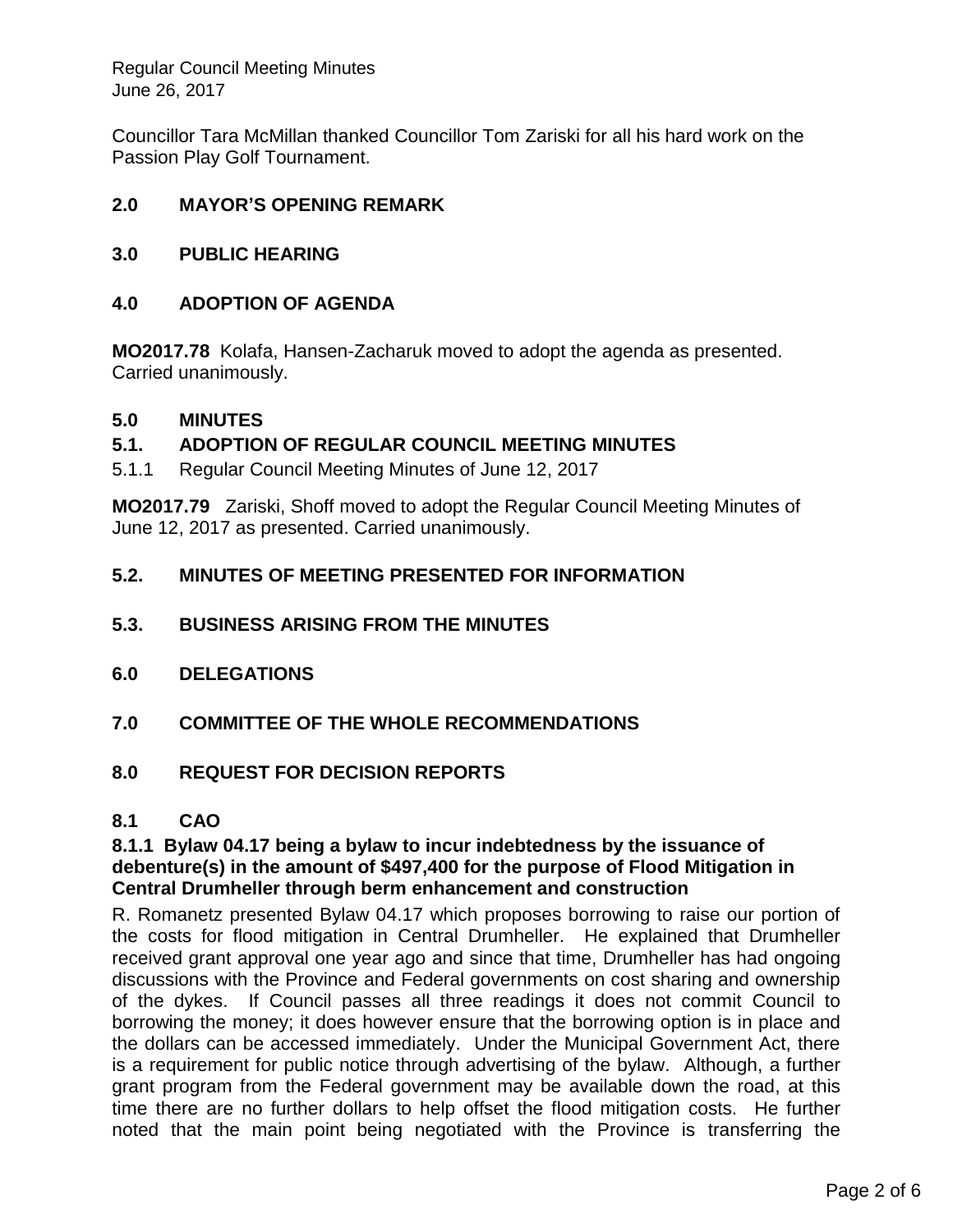ownership of the dykes to the municipality and as of last week at a meeting held with our Solicitor and Administration, our proposal for wording of the transfer was provided to the Province however we have not yet heard back from the Province. He explained that once the funding agreement is signed, the Town will proceed to the design phase with hopes of tendering the project this fall. As we work on finalizing the funding agreement, the Town is proactively looking at taking steps that will reduce the likelihood of project delays down the road.

**MO2017.80** Zariski, Hansen-Zacharuk moved first reading of Bylaw 04.17

Councillor T. Zariski commended the Mayor and Administration who have lobbied the government for so many years to try and get the original agreement honored however it is now time to look at the protection of the community. He further asked for the rate of borrowing? B. Miller explained that the 30 year rate is 3.315% and the 25 year rate is 3.185%. Councillor S. Shoff asked the deadline date to start the project? R. Romanetz advised that there is an unsigned funding agreement in place that anticipates the design work to start now, tender and construction start by the fall with the work completed by the fall of 2018. In response to a question from Council, B. Miller stated that the Town is in an extremely good debt servicing position with a large margin available. She also advised that the Hillsview Lodge debenture has only two payments remaining which will further reduce our debenture debt. R. Romanetz stated that the Town has approximately \$16M in reserves and this would be another option to fund flood mitigation projects. He further explained that the Town has set its own debt servicing limits at 60% of the Province's level. He stated that the borrowing rates are reasonable now and when you spread the debt over 20 to 30 years, the costs are shared with future generations. He further stated that the Town is in a healthy financial position and the Town's capital financing strategy includes borrowing on specific projects.

Vote on Motion:

Carried unanimously.

#### 8.1.2 **Bylaw 05.17 being a bylaw to incur indebtedness by the issuance of debenture(s) in the amount of \$516,000 for the purpose of Flood Mitigation in East Midland and Newcastle through berm enhancement and construction**

R. Romanetz presented Bylaw 05.17 advising that it deals with borrowing for the second flood mitigation project for East Midland and Newcastle. He recommended that Council proceed with first reading with the understanding that there would be ample time to review other funding sources. He further stated that there may be a further federal program that could cover a portion of the costs for subsequent flood mitigation projects that have not been funded by the Province but has been identified as being eligible. He stated that the federal grant application will be submitted in July.

**MO2017.81** Shoff, Hansen-Zacharuk moved first reading of Bylaw 05.17. Carried unanimously.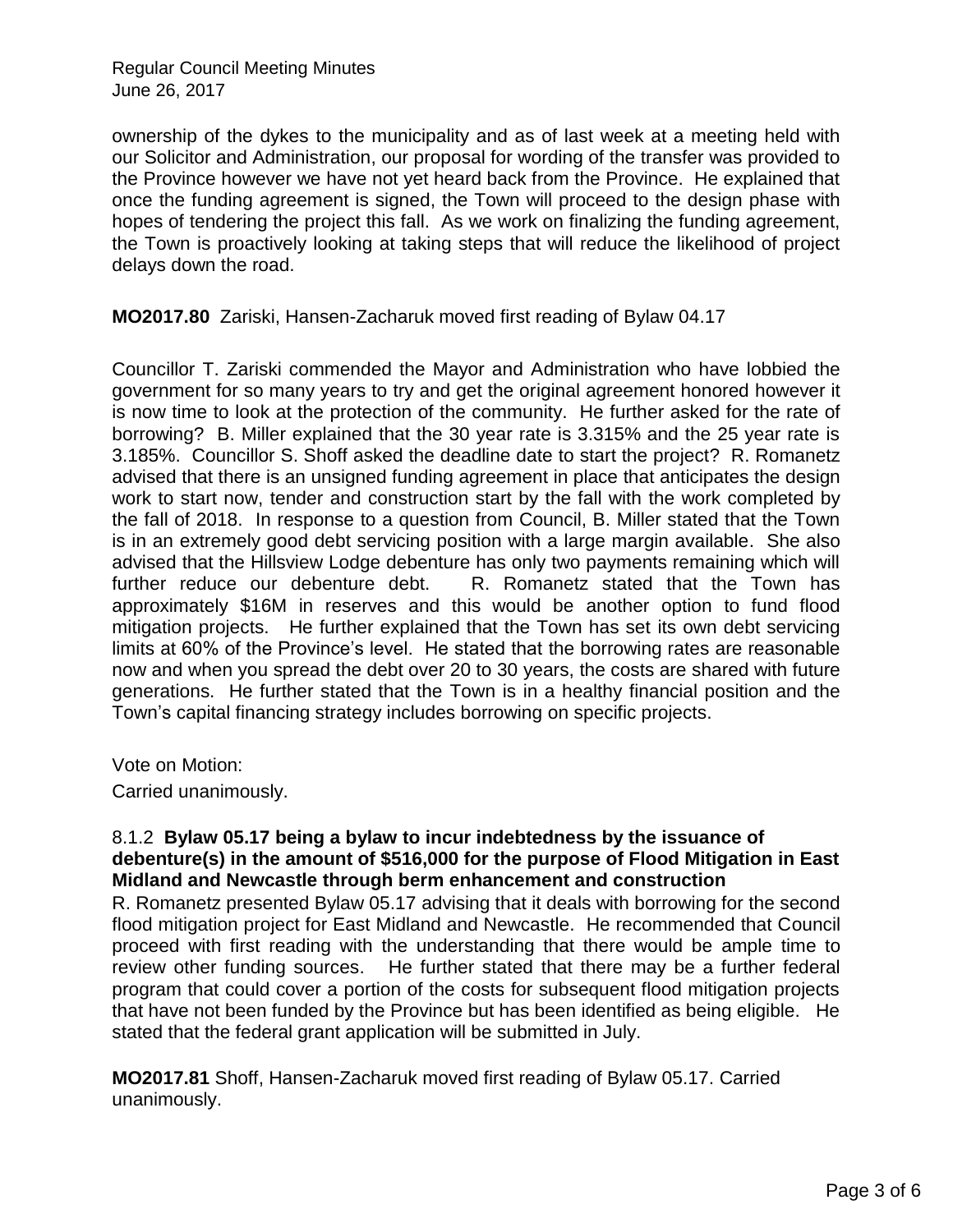#### 8.1.3 RFD – Economic Development Advisory Committee Appointment

R. Romanetz advised that the Economic Development Advisory Committee has one public at large vacancy due to the resignation of Adrian Hartman as he was relocated to another community. He further advised that the vacancy was advertised and one application was received from Mr. John Goudy to serve in this capacity.

**MO2017.82** Shoff, Hansen-Zacharuk moved that Council approve the appointment of Mr. John Goudy to the Economic Development Advisory Committee for a three year term expiring at Council's 2020 Organizational Meeting. Carried unanimously.

## **8.2. DIRECTOR OF INFRASTRUCTURE SERVICES**

### **8.3. DIRECTOR OF CORPORATE SERVICES**

8.3.1 RFD – Auditor Appointment – 2017 and 2018

B. Miller advised that in August 2014, an RFP was issued for the provision of financial auditing services for a 3 (three) year term ending December 31, 2016 with Collins Barrow LLP Edmonton being awarded the contract as the municipality's auditor. The 3 (three) year appointment ended with the adoption of the audited statements as of December 31, 2016. She further explained that in addition to the reasons outlined in the RFD, it is anticipated that a call for proposals will result in costs higher than the 8% budgeted increase. She advised that with the 2% per annum proposed increase, the cost of the extension to the Town would be \$51,500 over the two years (Library - \$4,120, Solid Waste - \$10,200).

**MO2017.83** Kolafa, Hansen-Zacharuk moved to appoint Collins Barrow LLP Edmonton as auditors for the Town of Drumheller, Drumheller Library and Drumheller & District Solid Waste Management Association for a 2 year term being 2017 and 2018. Carried unanimously.

In response to a question from Council regarding whether nonprofit organizations can be included under the same umbrella for auditing services such as the Senior Foundation, Valley Bus, etc., B. Miller agreed to pursue this option for future RFPs and provide a report to Council.

## **8.4. DIRECTOR OF COMMUNITY SERVICES**

8.4.1. Liquor Service Model at Badlands Community Facility

D. Goldthorpe advised that as per Council's direction in the 2017 Strategic Business Plan, options for a liquor service model at the Badlands Community Facility was reviewed. He further advised that the actual requests for a liquor service provider have decreased in numbers (about  $1 - 3$  per year) and that typically, such requests are limited to a wedding or conference. For these types of requests, the renter is referred to local volunteer groups as they are able to fundraise for their group by providing this service. He further explained that from his research, other facilities do not want to provide a liquor service model because of the liability involved. He presented the following liquor service models for Council's consideration:

Option 1a) Self Service Model (current model) – under the self service model, the facility renter would be responsible for providing a Special Event Liquor Permit obtained from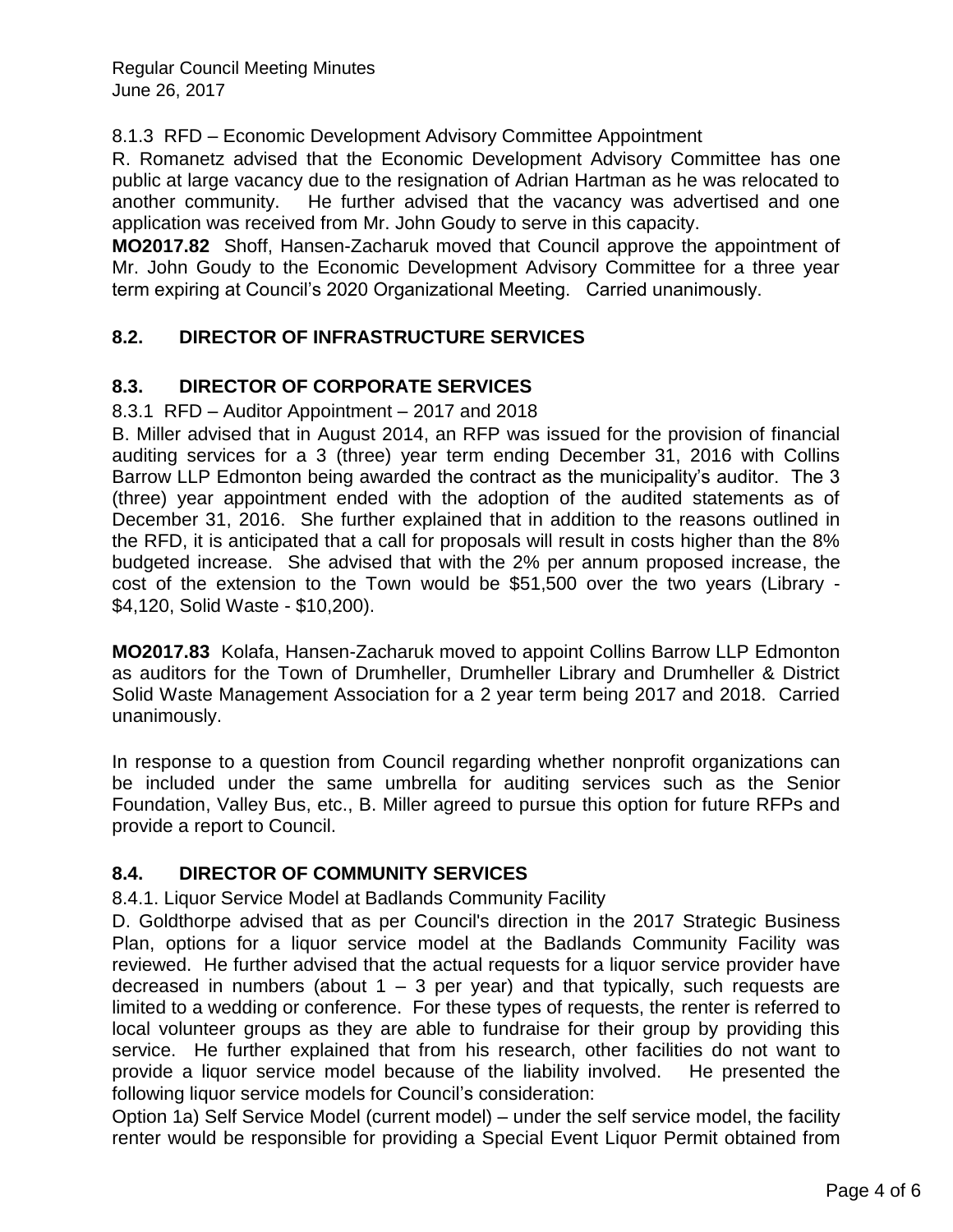Regular Council Meeting Minutes June 26, 2017

the AGLC; they would provide all of their own liquor. Bartending service would be the responsibility of the renter. All bartenders would be required to have Proserve Certification. Liquor prices would be preset by the renter and all revenues from the liquor sales would be kept by the renter. This is the current existing model at the BCF.

Option 1b) Same as Option 1a but the renter would receive a list of local Liquor Service providers. This would require administration to put out a Request for Interest. Similar to the caters at the events in the facility, it would not be an exclusivity model.

Option 2 – Full Service – BCF staff would be responsible for ordering the liquor, bartending, and setting of prices.

Option 3 – Bartending Service – the renter would be responsible for providing a Special Event Liquor Permit obtained from the AGLC, they would provide their own liquor however full bartending service would be provided by the BCF staff.

D. Goldthorpe presented the disadvantages of other options:

1. The facility lacks the required lockable storage areas for adequate inventory control;

2. A Liquor Service Supervisor may be required to ensure proper guidelines and inventory control.

3. Staffing levels required to constantly offer this type of level of service could prove challenging.

4. Fundraising organizers will still want to provide their own service in order to maximize the funds they collect.

5. Possible increase to the Town's liability as the staff would be serving the liquor.

He concluded by stating that it is strongly felt that the BCF would not loose events because we are not offering a Full Service Liquor Model and that Administration's recommendation is to proceed with Option 1b.

**MO2017.84** Shoff, Hansen-Zacharuk moved that Council accept Administration's recommendation as stated, "*that the Town of Drumheller and the Badlands Community Facility proceed with Option 1b: Continue to allow the Self Service Model and prepare a local Request for Interest to determine capable, competent Liquor Service providers to develop a list of names that would be available to the renters inquiring*". Carried unanimously.

## **8.5 DIRECTOR OF PROTECTIVE SERVICES**

## **9.0 PRESENTATION OF QUARTERLY REPORTS BY ADMINISTRATION**

- **10.0 PUBLIC HEARING DECISIONS**
- **11.0 UNFINISHED BUSINESS**
- **12.0 NOTICE OF MOTION**
- **13.0 COUNCILLOR REPORTS**